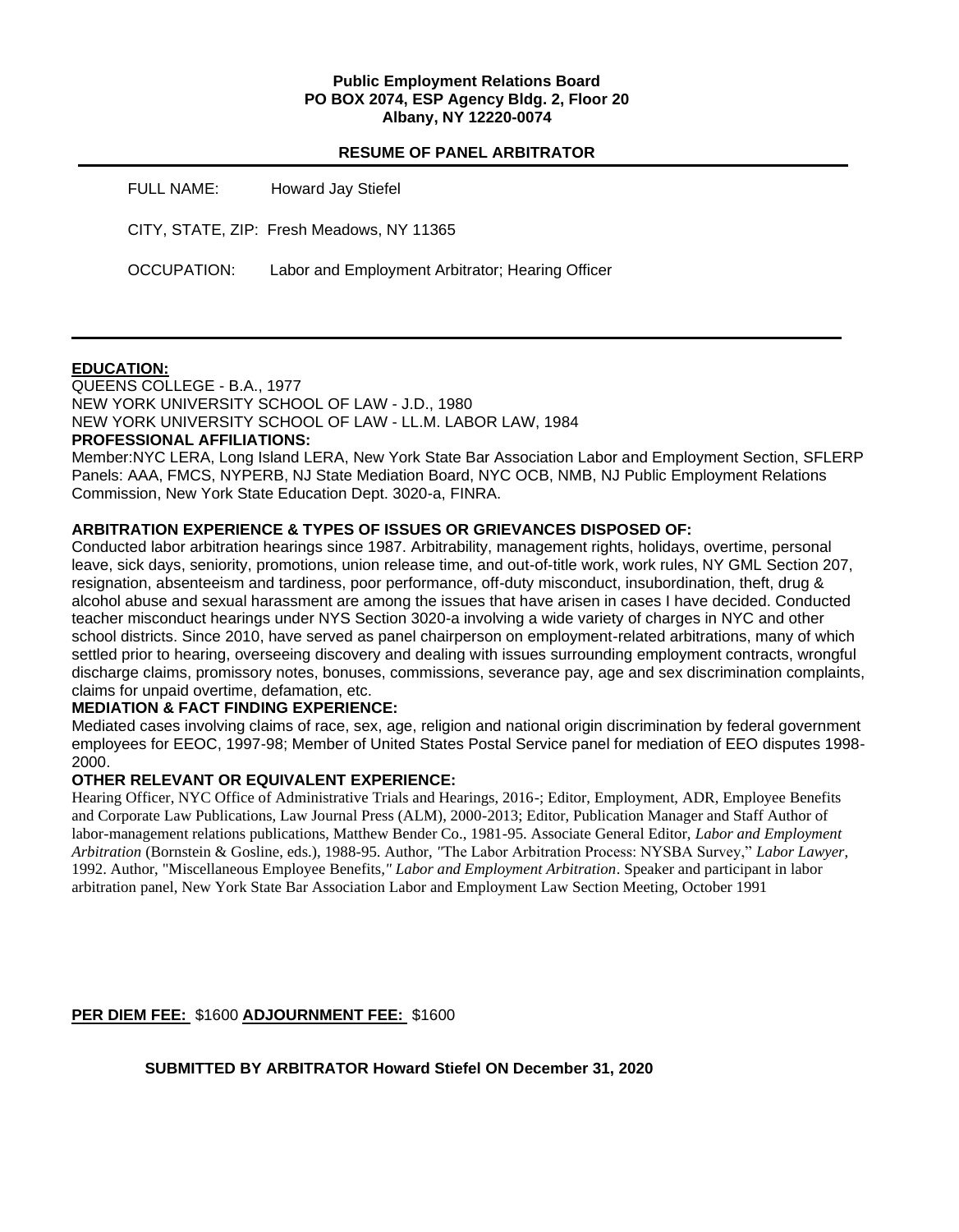#### **Public Employment Relations Board PO BOX 2074, ESP Agency Bldg. 2, Floor 20 Albany, NY 12220-0074**

# **BILLING DISCLOSURE STATEMENT**

## ARBITRATOR'S NAME: Howard Stiefel

The following is a description of my fees and expenses:

## A) HEARING TIME.

- (1) My per diem is \$1600 for each day or any part thereof spent hearing a case.
- (2) If a hearing day exceeds 8 hours, I charge:

 $\Box$ a prorated per diem

B) STUDY TIME.

- (1) I charge \$1600 for each day spent in preparation of the opinion and award.
- (2) This charge will be prorated for partial days devoted to such preparation.

# C) TRAVEL TIME AND EXPENSES.

- (1) When travel time plus hearing time exceeds 3 hours in a calendar day:
	- $\Box$  I charge as follows (describe): per diem prorated
- (2) I charge for actual, travel-related expenses incurred in connection with the case  $\Box$  YES Where appropriate, a mileage charge for auto travel will be billed at:
	- $\Box$  Prevailing IRS rate
- (3) When the scheduled hearing day(s) requires an overnight stay:

 $\Box$ I charge as follows (describe): lodging plus additional one-half day charge

D) POSTPONEMENT OR CANCELLATION FEES.

A fee of \$ 1600 will not be charged unless I receive notice of a postponement or cancellation: